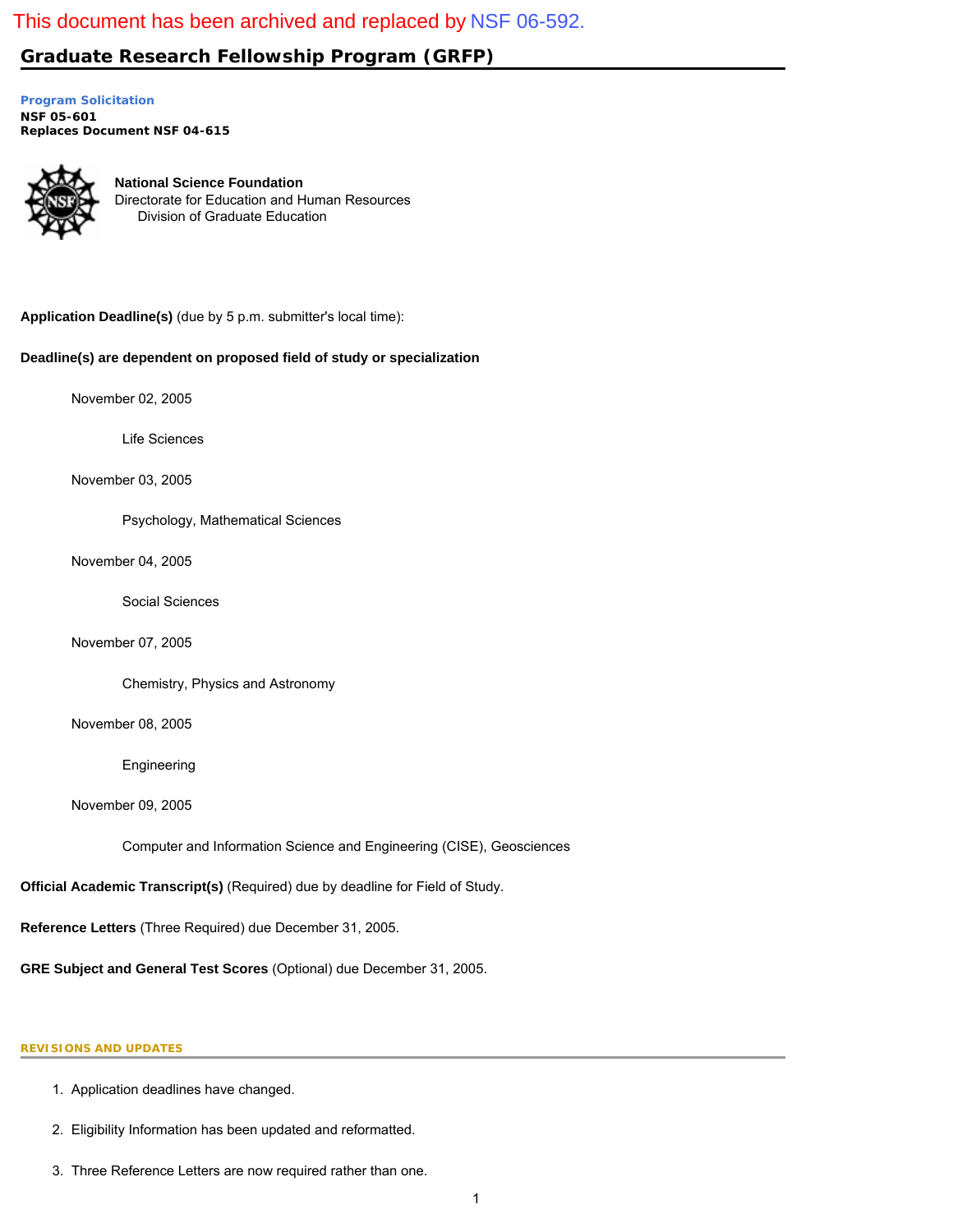- 4. The table of NSF Supported Fields of Study has been updated. Applicants are required to enter text for proposed fields that are not listed in the table.
- 5. Application preparation and submission instructions have changed. The text instructions for essays are revised in the Fastlane Application Module, and applicants are required to use a twelve-point font and comply with the page limitations for each section. The essays must be written using the standard 8.5" x 11'" page size.
- 6. The new Educational Testing Service address was added for applicants to mail the request for payment of the GRE subject test fee and the GRE subject test registration form.
- 7. The Undergraduate GPA Form is no longer required.

### <span id="page-1-0"></span>**SUMMARY OF PROGRAM REQUIREMENTS**

### **General Information**

## **Program Title:**

Graduate Research Fellowship Program (GRFP)

## **Synopsis of Program:**

The National Science Foundation aims to ensure the vitality of the human resource base of science, technology, engineering, and mathematics in the United States and to reinforce its diversity by offering approximately 1,000 graduate fellowships in this competition. The Graduate Research Fellowship provides three years of support for graduate study leading to research-based master's or doctoral degrees and is intended for students who are at the early stages of their graduate study. The Graduate Research Fellowship Program (GRFP) invests in graduate education for a cadre of diverse individuals who demonstrate their potential to successfully complete graduate degree programs in disciplines relevant to the mission of the National Science Foundation.

# **Cognizant Program Officer(s):**

• Please see the full text of this funding opportunity for contact information.

# **Applicable Catalog of Federal Domestic Assistance (CFDA) Number(s):**

• 47.076 --- Education and Human Resources

## **Eligibility Information**

● **Organization Limit:** 

Fellowship applications must be submitted by the prospective Fellow. Applicants must register with Fastlane ([http://](http://www.fastlane.nsf.gov/) [www.fastlane.nsf.gov](http://www.fastlane.nsf.gov/)) prior to submitting an application and must affiliate with an accredited United States university, college, or non-profit academic institution or appropriate international institution of higher education offering advanced degrees in science, technology, engineering, and mathematics prior to activating the Fellowship award.

- **Applicant Eligibility Limit:** Refer to Section III. Eligibility Information.
- **Limit on Number of Proposals:** Applicants are limited to only one application in this competition.

#### **Award Information**

- **Anticipated Type of Award:** Fellowship
- **Estimated Number of Awards:** 1000
- **Anticipated Funding Amount:** \$40,500,000 for new fellowships in FY 2006 pending the availability of funds.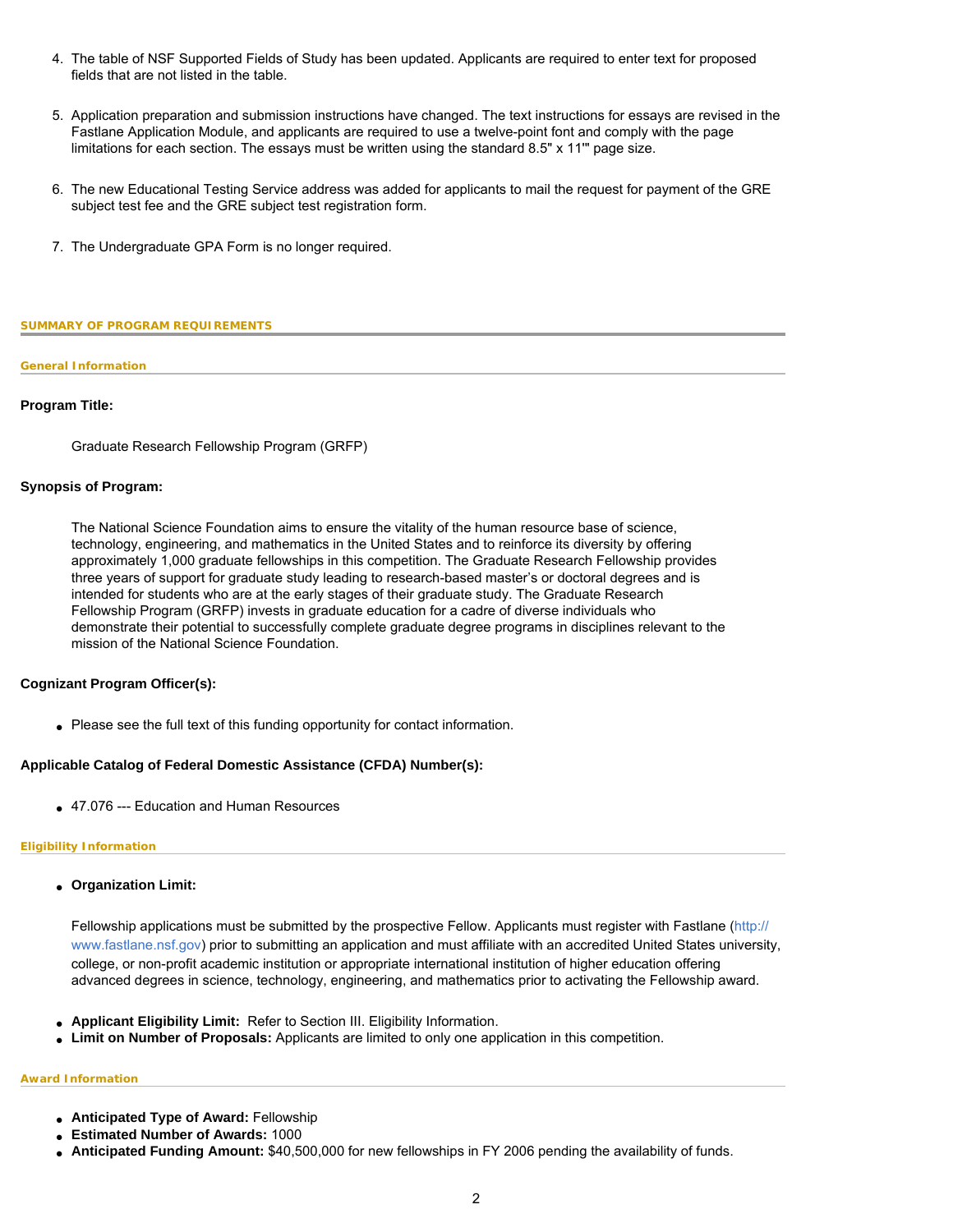### **A. Application Preparation Instructions**

● **Application Preparation Instructions:** This solicitation contains information that deviates from the standard Grant Proposal Guide (GPG) proposal preparation guidelines. Please see the full text of this solicitation for further information.

## **B. Budgetary Information**

- **Cost Sharing Requirements:** Cost Sharing is not required by NSF.
- **Indirect Cost (F&A) Limitations:**

No indirect costs are allowed.

● **Other Budgetary Limitations:** Other budgetary limitations apply. Please see the full text of this solicitation for further information.

#### **C. Due Dates**

● **Application Deadline Date(s)** (due by 5 p.m. submitter's local time):

November 02, 2005 Life Sciences November 03, 2005 Psychology, Mathematical Sciences November 04, 2005 Social Sciences November 07, 2005 Chemistry, Physics and Astronomy November 08, 2005 Engineering November 09, 2005 Computer and Information Science and Engineering (CISE), Geosciences

**Official Academic Transcript(s)** (Required) due by deadline for Field of Study.

**Reference Letters** (Three Required) due December 31, 2005.

**GRE Subject and General Test Scores** (Optional) due December 31, 2005.

## **Proposal Review Information**

● **Merit Review Criteria:** National Science Board approved criteria apply.

## **Award Administration Information**

- **Award Conditions:** Standard NSF award conditions apply.
- <span id="page-2-0"></span>● **Reporting Requirements:** Standard NSF reporting requirements apply.

### **TABLE OF CONTENTS**

**[Summary of Program Requirements](#page-1-0)**

- I. **[Introduction](#page-3-0)**
- II. **[Program Description](#page-3-1)**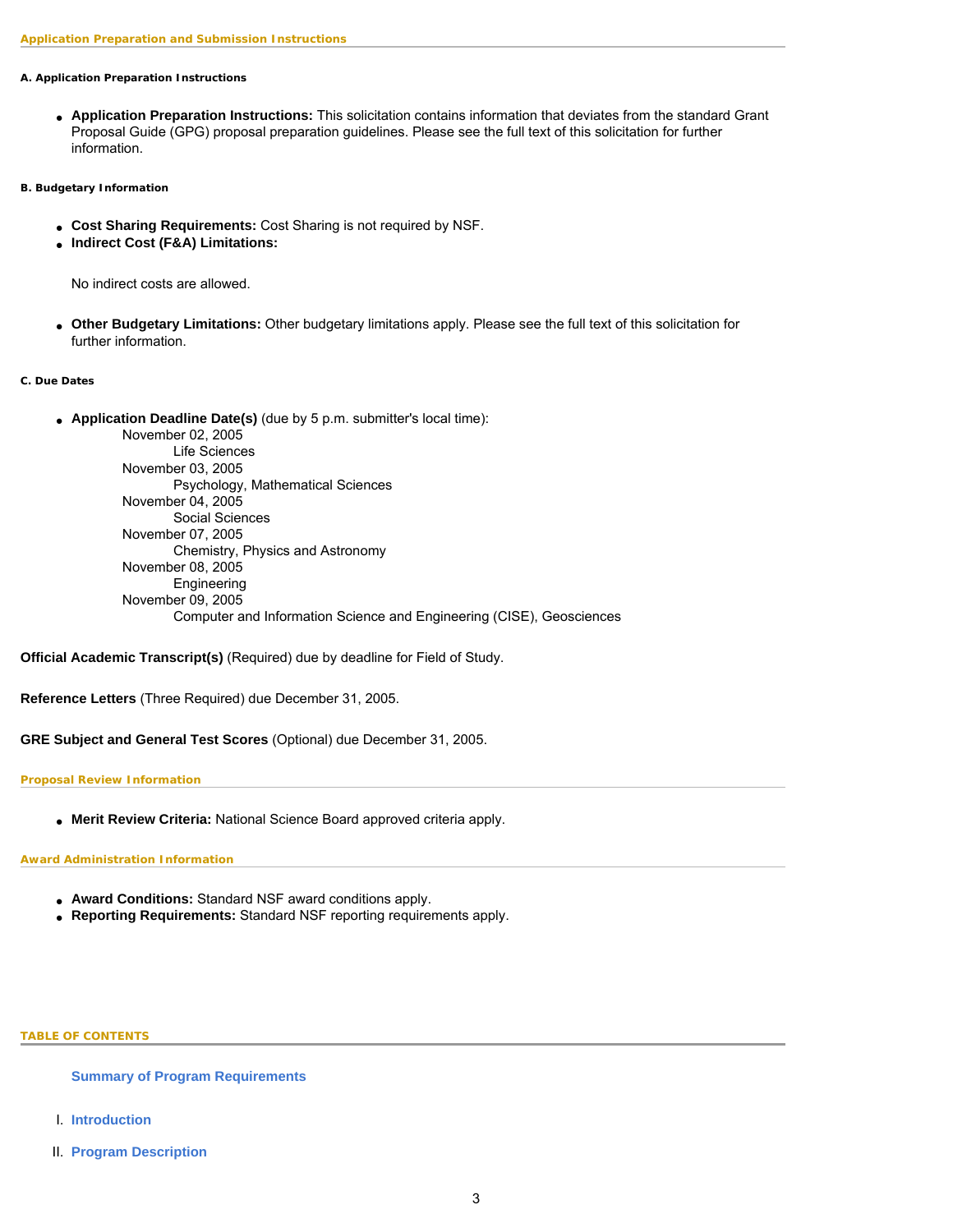## III. **[Eligibility Information](#page-3-2)**

## IV. **[Award Information](#page-5-0)**

# V. **[Application Preparation and Submission Instructions](#page-5-1)**

- A. [Application Preparation Instructions](#page-5-1)
- B. [Budgetary Information](#page-6-0)
- C. [Due Dates](#page-7-0)
- D. [FastLane Requirements](#page-7-1)

## VI. **[Application Review Information](#page-7-2)**

A. [NSF Application Review Process](#page-7-3)

## VII. **[Award Administration Information](#page-0-0)**

- A. [Notification of the Award](#page-8-0)
- B. [Award Conditions](#page-8-1)
- C. [Reporting Requirements](#page-9-0)
- VIII. **[Contacts for Additional Information](#page-9-1)**
- IX. **[Other Programs of Interest](#page-9-2)**

## <span id="page-3-0"></span>**I. INTRODUCTION**

The purpose of the Graduate Research Fellowship Program (GRFP) is to ensure the vitality of the scientific and technological workforce in the United States and to reinforce its diversity. The program recognizes and supports outstanding graduate students in the relevant science, technology, engineering, and mathematics (STEM) disciplines who are pursuing researchbased master's and doctoral degrees. NSF Fellows are expected to become knowledge experts who can contribute significantly to research, teaching, and innovations in science and engineering. These individuals will be crucial to maintaining and advancing the nation's technological infrastructure and national security as well as contributing to the economic well being of society at large.

The Graduate Research Fellowship Program is designed to provide opportunities for advanced education that prepares students for a broad range of disciplinary and cross-disciplinary careers through its strategic investments in intellectual capital. Applicants, therefore, are urged to visit the NSF web page at [http://www.nsf.gov](http://www.nsf.gov/) for more information and guidance about current and emerging themes for the NSF directorates.

#### <span id="page-3-1"></span>**II. PROGRAM DESCRIPTION**

The Graduate Research Fellowship Program awards fellowships for graduate study leading to research-based master's or doctoral degrees in the fields of science, technology, engineering, and mathematics (STEM) relevant to the mission of the National Science Foundation (See [NSF-Supported Fields of Study\)](#page-11-0).

NSF Graduate Research Fellowships are intended for individuals in the early stages of their graduate study. All applicants are expected to have adequate preparation to begin graduate level study and research by Summer or Fall of 2006. In most cases, this will be demonstrated by a bachelor's degree earned prior to Fall 2006.

Applicants may pursue graduate study at an institution in the United States or affiliate with a foreign institution. Prospective Fellows are responsible for all logistical arrangements required for affiliation with the foreign institution, including handling living arrangements and securing any necessary passports or visas.

<span id="page-3-2"></span>The Graduate Research Fellowship Program supports a comprehensive holistic plan for graduate education and takes into account the individual interests and competencies of the Fellows. Thus, an applicant must provide a detailed profile of his or her relevant educational and research experiences and plans for graduate education in such a way as to demonstrate the potential to become an emerging knowledge expert in STEM disciplines.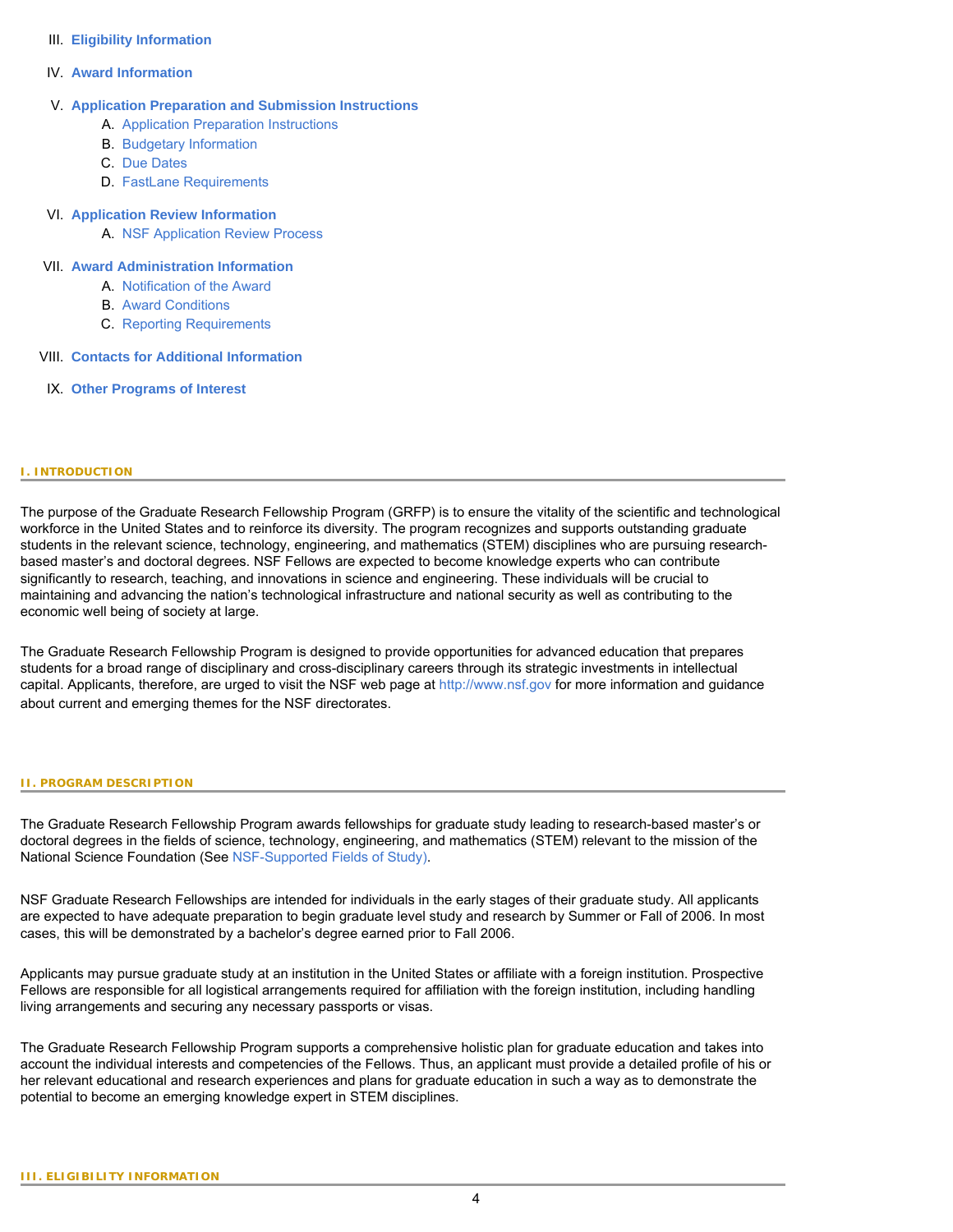The three eligibility requirements for the Graduate Research Fellowship Program -- *citizenship, degree requirements, and field of study* -- are described below. Applicants are advised to read the entire program solicitation carefully to be sure that the requirements are interpreted properly. Applicants must exercise judgment in assessing eligibility.

The GRF Operations Center will respond to inquiries concerning these guidelines. However, eligibility will be determined only on the basis of a completed submitted application.

# **Citizenship**

Applicants must be United States citizens or nationals, or permanent resident aliens of the United States.

The term "national" designates a native resident of a commonwealth or territory of the United States, such as American Samoa, Guam, Puerto Rico, U.S. Virgin Islands, or the Northern Mariana Islands. It does not refer to a citizen of another country who has applied for U.S. citizenship.

# **Degree Requirements**

Fellowships are intended for individuals in the early stages of their graduate study. Applicants must have completed no more than twelve months of full-time graduate study at the time of their application. Below are general guidelines for determining eligibility according to the degree requirements criterion.

- Part-time students: Nine (9) semester hours of part-time study are equal to a full-time semester, and six (6) semester hours of part-time study are equal to a summer session.
- Applicants are expected to have adequate preparation to begin graduate study and research by summer or fall 2006. In most cases, this will be demonstrated by receipt of a bachelor's degree earned prior to Fall 2006.
- Individuals are typically eligible to apply during the senior year of college or prior to or during the first year of graduate school.
- Applicants in joint BS/MS programs are typically eligible to apply prior to the completion of any further graduate study.
	- In four-year joint programs, applicants may apply in the fourth year and after the completion of the program. Completion of any further graduate study outside the joint program will disqualify an applicant.
	- In five-year joint programs, applicants may apply in the fourth and fifth years of the program and after the completion of the program. Completion of any further graduate study outside the joint program will disqualify an applicant.
- Applicants may be considered eligible based on extenuating circumstances, such as a significant change of field, interruption in study to gain work experience, or career interruption due to family or medical reasons. The interruption must be for a period of more than two years prior to November 2005.
- Categories of applicants that are always ineligible:
	- Those who earned a Ph.D. in science, mathematics, or engineering or any medical degree, such as an M. D., D.D.S. or D.V.M. after October 1, 1999.
	- Those who have already received and held tenure as an NSF Graduate Research Fellow.

# **Field of Study**

Fellowships are awarded for graduate study leading to research-based master's or doctoral degrees in the fields of science, technology, engineering, and mathematics supported by the National Science Foundation (See [NSF-Supported Fields of](#page-11-0)  [Study\)](#page-11-0). The NSF welcomes applications for interdisciplinary programs of study and research. However, applicants are instructed to indicate the *primary* field of study for the proposed graduate program in the Fastlane Application Module so that the application can be assigned to the most appropriate review panel. The *primary* field of study also should be used to determine the appropriate application submission deadline. For example, applications with engineering as the primary field of study are due November 8, 2005. The guidelines below should be used to assess eligibility according to the field of study criterion.

- Research in bioengineering with diagnosis or treatment-related goals may be eligible for support if it applies engineering principles to problems in biology and medicine while advancing engineering knowledge. Bioengineering research to aid persons with disabilities may also be eligible. Applications emphasizing bio should be submitted under life sciences on November 2, 2005 while those emphasizing engineering should be submitted under engineering on November 8, 2005.
- Basic research may be eligible, notwithstanding long-term implications to the medical sciences.
- Research in a policy science is eligible only if applicants are pursuing research oriented master's or Ph.D. degrees. • Categories of study that are always ineligible:
	- Clinical, counseling, business, or management fields, social work, education *(except in science education* Ph.D.), or history (*except in history of science).*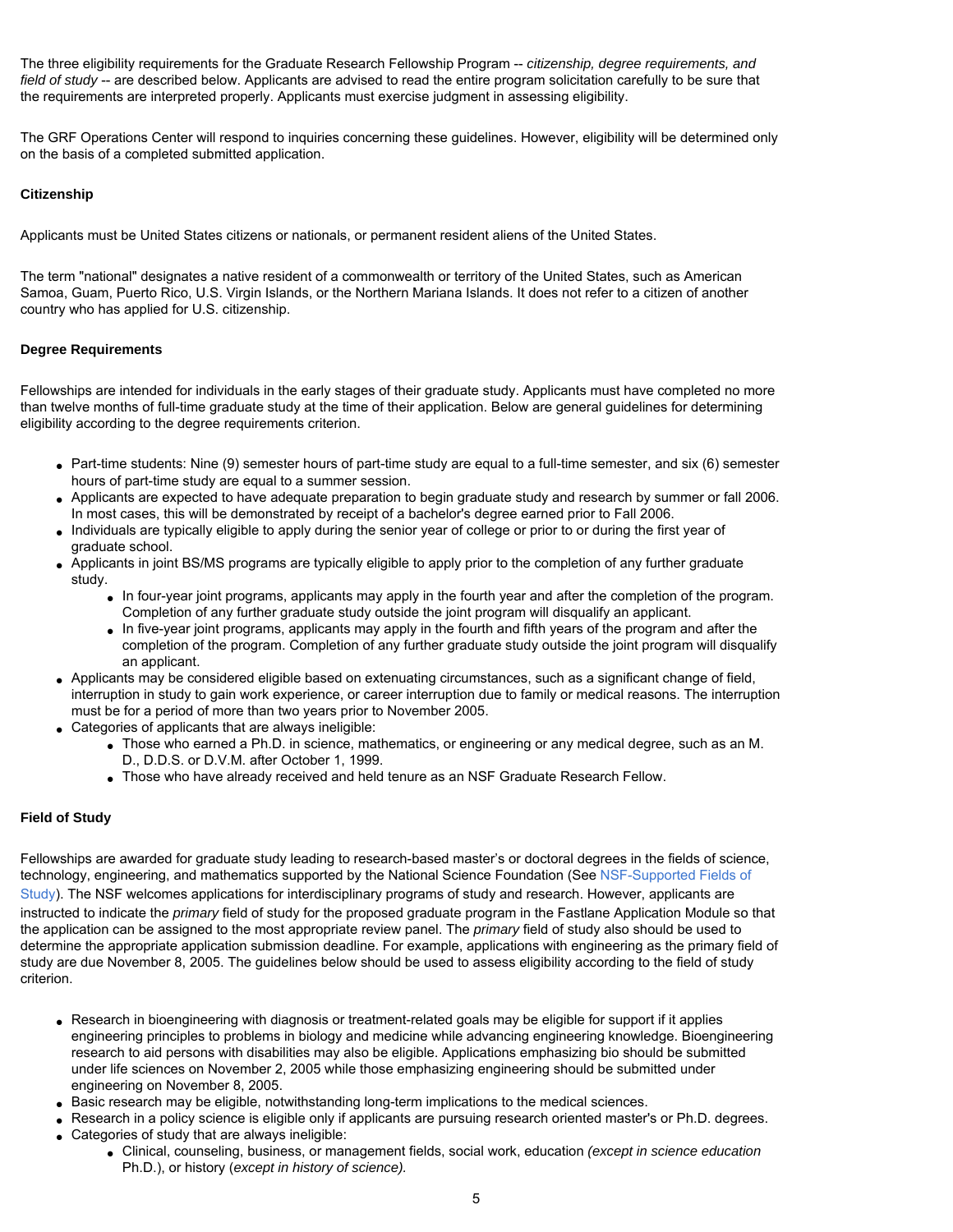- Practice-oriented professional degree programs, joint science-professional degree programs (MD/PhD and JD/PhD), and medical, dental, law, or public health programs.
- Medical sciences or research with disease-related goals, including work on the etiology, diagnosis or treatment of physical or mental disease, abnormality or malfunction in human beings or animals, animal models of such conditions, or the development or testing of drugs or other procedures for their treatment .

## **Women in Engineering and Computer and Information Science Awards**

The Women in Engineering and Computer and Information Science awards are for women who intend to pursue graduate research degrees in Engineering or Computer and Information Science and Engineering. Additional funding for these awards is provided by the Directorate for Computer and Information Science and the Directorate for Engineering. Eligibility and review criteria are the same as for applicants in other fields.

### <span id="page-5-0"></span>**IV. AWARD INFORMATION**

The NSF expects to award 1,000 Graduate Research Fellowships under this program solicitation. The affiliated institution receives a \$40,500 award for the costs described below. Fellows Abroad receive direct NSF grant awards up to the same amount.

The Graduate Research Fellowship stipend currently is \$30,000 for a 12-month tenure period, prorated monthly at \$2,500 for shorter periods.

The cost of education allowance currently is \$10,500 per tenure year. For Fellows Abroad, all tuition and assessed fees will be reimbursed to the Fellow up to a maximum of \$10,500 per tenure year. Refer to the Information for Graduate Fellows document for restrictions on the use of the cost-of-education allowance.

Fellows are allowed a one-time \$1,000 International Research Travel Allowance.

All awards will be for a maximum of three years usable over a five-year period. The anticipated award date is late March 2006.

# **Honorable Mention**

The NSF accords Honorable Mention to meritorious applicants who do not receive fellowship awards. Honorable Mention is considered a significant academic achievement nationwide.

### <span id="page-5-1"></span>**V. APPLICATION PREPARATION AND SUBMISSION INSTRUCTIONS**

## **A. Application Preparation Instructions**

Fellowship applications must be submitted electronically using the NSF Fastlane Graduate Research Fellowship Program Application Module at *<https://www.fastlane.nsf.gov/grfp/>* according to the field of study deadline. Thus, applicants must first register as a Fastlane user at that web site. The *official* transcript(s) is due at the same time as the field of study and must be submitted to the GRF Operations Center at the address shown in this section. See the **Applicant User Guide** for instructions on completing and submitting an application.

The **Fastlane Application Module** includes the following information: Personal Profile, Education and Work Experience, Planned Graduate Program, Personal Background Statements, Previous Research Experience, Proposed Plan of Research, and References. Do not send extraneous information or materials such as CDs, manuscripts, resumes, medical reports, or news clippings. These items will not be reviewed with your application.

**Applicants must follow the instructions in the user guide and applicant module for completing each section of the application and adhere to the 12-point font and page limit requirements for all essays. Failure to comply with these requirements could eliminate the application from consideration by review panels.** Applicants are advised to submit applications early to avoid possible Fastlane system delays on the deadline dates.

## **Supplemental Application Materials are described below.**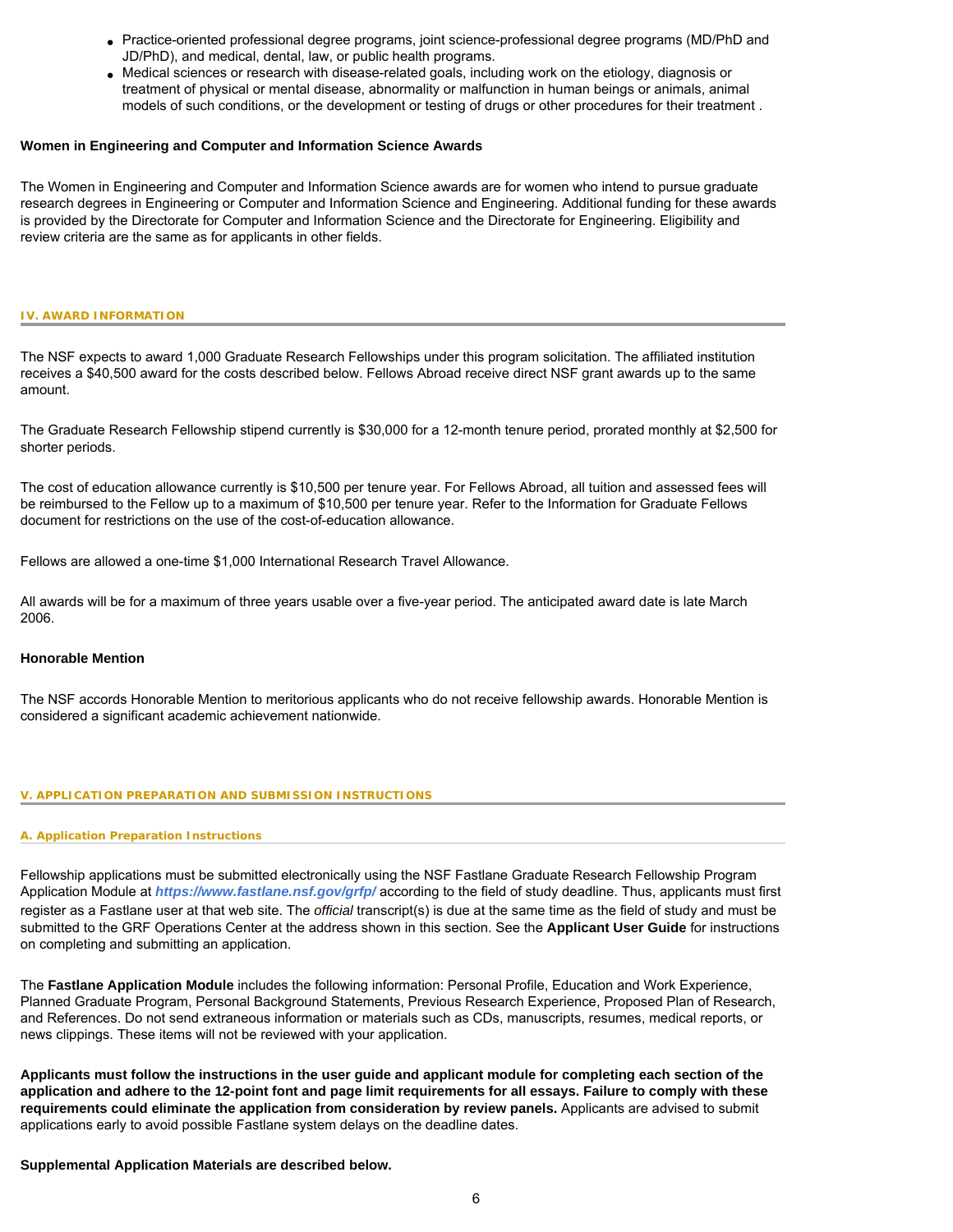## ● *Official Academic Transcript(s) (Due by field of study deadline)*

Applicants are required to have official transcript(s) from all undergraduate and graduate academic institutions attended, excluding Fall 2005 submitted to the GRF Operations Center in hard copy via postal mail, express service, or courier *to:*

*GRF Operations Center Suite T-50, 1818 N Street NW Washington, DC 20036*

# ● *Graduate Record Examinations (GRE) Test Scores (Optional -- Due December 31, 2005)*

It is recommended that applicants have both the GRE General and Subject Test scores reported. To have GRE scores reported, applicants should use the Fellowship Sponsor Code **5140 on the request form.** Only GRE scores from tests taken between October 1, 2000 and December 31, 2005 submitted by ETS will be accepted for the 2006 NSF Graduate Research Fellowship competition. Applicants should NOT submit scores themselves directly.

# ● *Three Reference Letters (Due December 31, 2005)*

Applicants are required to submit three reference letters. Reference writers should use letterhead, if possible, and include the following information: Name and Title of reference writer, Department, and Institution or Organization. The reference letter should provide details explaining the nature of the relationship to the applicant, comments on the applicant's academic potential and prior research experiences, statements about the applicant's proposed research, and any other information to enable review panels to evaluate the application according to the NSF Merit Review criteria of Intellectual Merit and Broader Impacts.

# **Graduate Record Examination Registration**

NSF will pay Subject Test registration fees for applicants who register for the December 10, 2005 administration under two conditions: (1) the NSF Fellowship application is the primary purpose, and (2) the GRE registration form for the December test is received at ETS no later than November 5, 2005.

The following condition is imposed on the reporting of the December 10, 2005 GRE Subject Test scores when NSF pays the test fee. Prior to May 1, 2006 these scores will be reported only for the NSF Graduate Research Fellowship Program, to the fellowship applicant, and to the applicant's undergraduate institution.

Mail the Request for Payment of GRE Subject Test Fee form along with the GRE Subject Test registration form to:

ETS - GRE Box 382013 Pittsburgh, PA 15251-8013

# **Application Completion Status**

The Fastlane GRFP Application module will display the completion status of the fellowship application. The status function will indicate whether the application and the supplemental information, such as transcripts, reference letters, and GRE scores, have been received. Applicants must use the Fastlane user ID and password to access this information.

# <span id="page-6-0"></span>**B. Budgetary Information**

# **Cost Sharing:**

Cost sharing is not required by NSF in proposals submitted under this Program Solicitation.

# **Indirect Cost (F&A) Limitations:**

No indirect costs are allowed.

# **Other Budgetary Limitations:**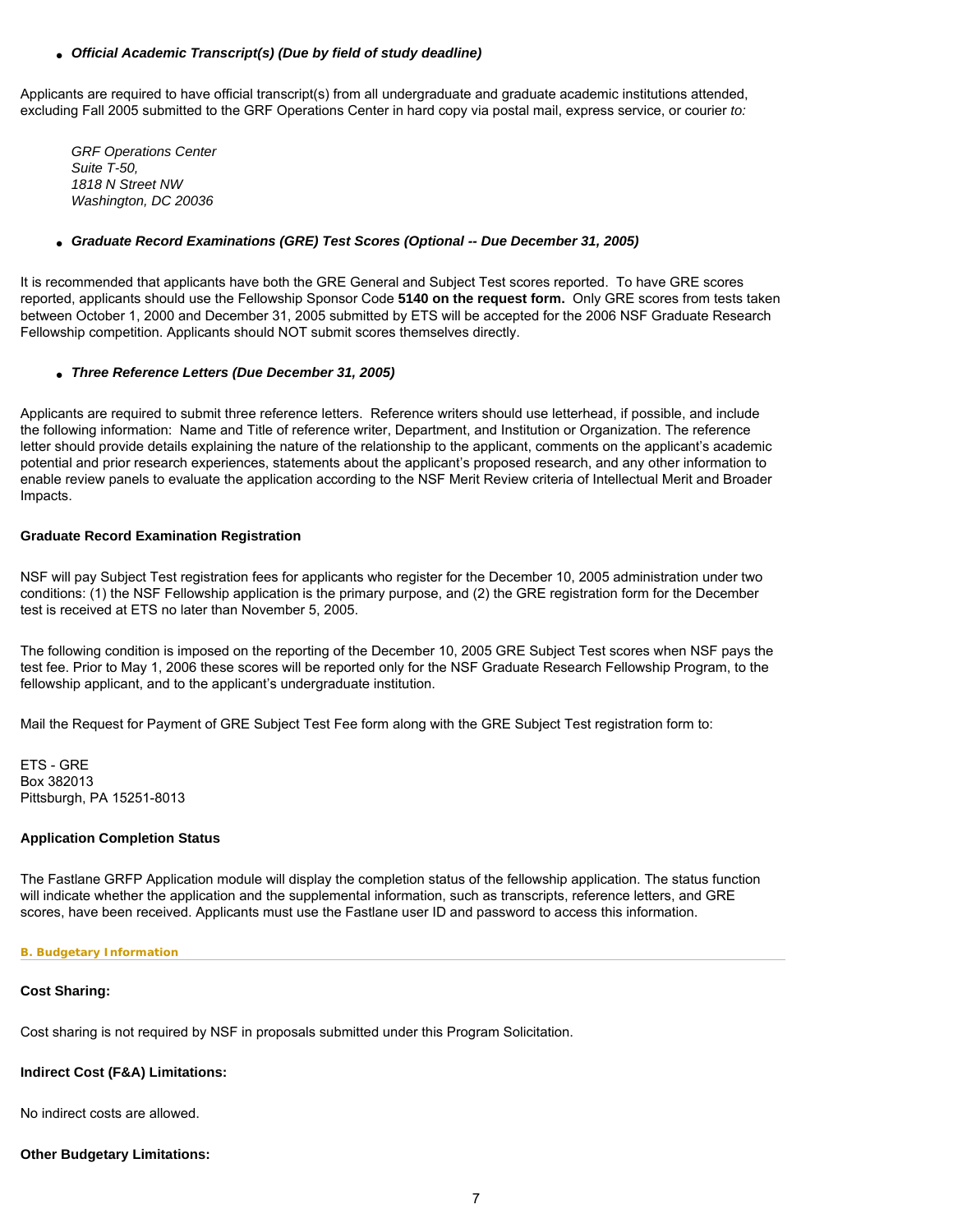The NSF awards \$40,500 to the affiliated institution for the costs described below. Fellows Abroad receive direct grant awards for up to the same amount.

The Graduate Research Fellowship Program fellowship stipend currently is \$30,000 for a 12-month tenure period, prorated monthly at \$2,500 for shorter periods.

The cost-of-education allowance currently is \$10,500 per tenure year per fellow. For Fellows Abroad, all tuition and assessed fees are reimbursed to the Fellow up to a maximum of \$10,500 per tenure year.

Fellows are allowed a one-time \$1,000 International Research Travel Allowance.

### <span id="page-7-0"></span>**C. Due Dates**

Proposals must be submitted by the following date(s):

**Application Deadline(s)** (due by 5 p.m. submitter's local time):

November 02, 2005 Life Sciences

November 03, 2005 Psychology, Mathematical Sciences

November 04, 2005 Social Sciences

November 07, 2005 Chemistry, Physics and Astronomy

November 08, 2005 Engineering

November 09, 2005 Computer and Information Science and Engineering (CISE), Geosciences

**Official Academic Transcript(s)** (Required) due by deadline for Field of Study.

**Reference Letters** (Three Required) due December 31, 2005.

**GRE Subject and General Test Scores** (Optional) due December 31, 2005.

<span id="page-7-1"></span>**D. FastLane Requirements**

Applicants are required to prepare and submit all applications for this announcement/solicitation through the FastLane system. Detailed instructions for application preparation and submission via FastLane are available at: [https://www.fastlane.](https://www.fastlane.nsf.gov/grfp) [nsf.gov/grfp](https://www.fastlane.nsf.gov/grfp). For FastLane user support, call the FastLane Help Desk at 1-800-673-6188 or e-mail [fastlane@nsf.gov.](mailto:fastlane@nsf.gov) The FastLane Help Desk answers general technical questions related to the use of the FastLane system. Specific questions related to this program announcement/solicitation should be referred to the NSF program staff contact(s) listed in Section VIII of this announcement/solicitation.

#### <span id="page-7-3"></span><span id="page-7-2"></span>**VI. APPLICATION REVIEW INFORMATION**

The Graduate Research Fellowship Program (GRFP) is designed to provide opportunities for pre-doctoral education that prepares students for a broad range of disciplinary and cross-disciplinary careers through its investment in intellectual capital. Applicants are expected to propose a holistic plan for graduate education that demonstrates the potential to successfully complete a research-based graduate degree and the potential to become an emerging knowledge expert in science, technology, engineering, and mathematics.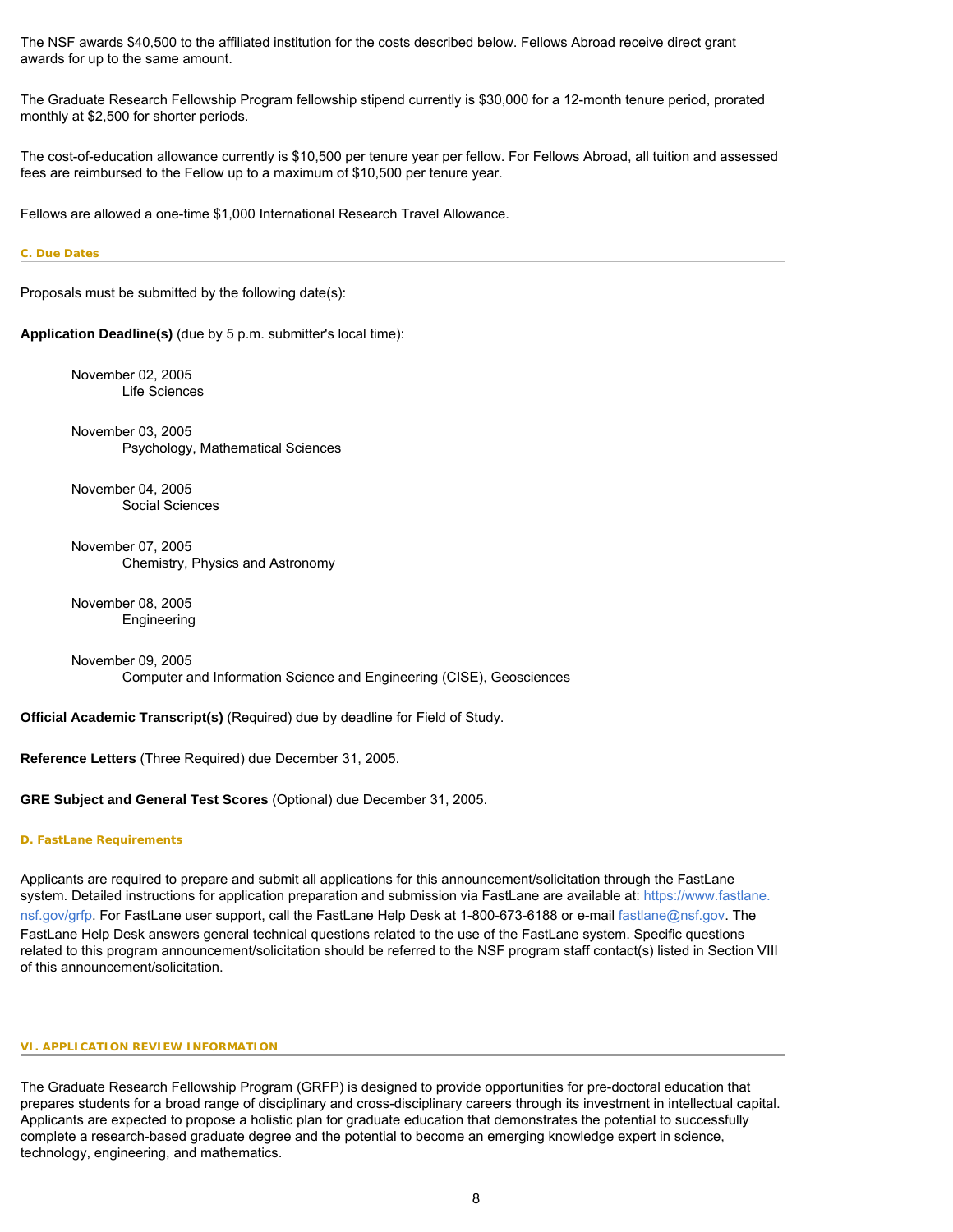Applications will be reviewed by disciplinary panels of scientists, mathematicians, and engineers and other professional experts in graduate education. Applications will be assigned to disciplinary panels based on the applicant's chosen field(s) of study. Thus, applicants are advised to select a field of study in the FastLane applicant module that is most closely aligned to the proposed graduate program of study and research plan.

Each application, therefore, will be reviewed independently on the basis of merit using all available information in the completed application. In considering applications, reviewers will be instructed to address the two Merit Review Criteria as approved by the National Science Board on March 28, 1997 – INTELLECTUAL MERIT and BROADER IMPACTS. Applicants, therefore, *must* address each criterion in their written statements to provide reviewers with the information necessary to respond fully to both. The following guidance is provided to interpret these requirements in the context of the Graduate Research Fellowship Program.

## **Intellectual Merit**

The intellectual merit criterion includes demonstrated intellectual ability and other accepted requisites for scholarly scientific study, such as the ability (1) to plan and conduct research; (2) to work as a member of a team as well as independently; and (3) to interpret and communicate research findings. Panelists will consider: the strength of the academic record, the proposed plan of research, the description of previous research experience, references, Graduate Record Examinations (GRE) General and Subject Tests scores, and the appropriateness of the choice of institution relative to the proposed plan for graduate education and research.

### **Broader Impacts**

The broader impacts criterion includes contributions that (1) effectively integrate research and education at all levels, infuse learning with the excitement of discovery, and assure that the findings and methods of research are communicated in a broad context and to a large audience; (2) encourage diversity, broaden opportunities, and enable the participation of all citizenswomen and men, underrepresented minorities, and persons with disabilities-in science and research; (3) enhance scientific and technical understanding; and (4) benefit society. Applicants may provide characteristics of their background, including personal, professional, and educational experiences, to indicate their potential to fulfill the broader impacts criterion.

#### <span id="page-8-0"></span>**VII. AWARD ADMINISTRATION INFORMATION**

#### **A. Notification of the Award**

Notification of the fellowship award is made to the applicant by the Division of Graduate Education. Applicants whose applications are not selected for fellowship award will be advised as promptly as possible.

#### <span id="page-8-1"></span>**B. Award Conditions**

An NSF Fellowship award consists of the award letter that includes the applicable terms and conditions and fellowship management instructions. All Fellowship awards are made subject to the provisions (and any subsequent amendments) contained in the document [Information for Graduate Research Fellows](http://www.nsf.gov/pubsys/ods/getpub.cfm?nsf0194)*.*

NSF Graduate Research Fellowship Program applicants will be notified in late March 2006 of their selection. The applicant must accept or decline the Fellowship within 30 days of notification by logging into the Graduate Research Fellowship Program link at ([http://www.fastlane.nsf.gov](http://www.fastlane.nsf.gov/)) with the applicant User ID and password. Failure to comply with the deadline may result in revocation of the fellowship offer.

## **Other Opportunities for Fellowship Awardees and Honorable Mention Recipients**

Fellows and Honorable Mention recipients may request computer time at one of the NSF supported Supercomputer Centers. The Centers consider requests for supercomputer use in support of the research project that is undertaken toward completion of the graduate program of study. (Refer to the [Information for Graduate Research Fellows](http://www.nsf.gov/pubsys/ods/getpub.cfm?nsf0194) for additional guidance.)

Facilitation Awards for Scientists and Engineers with Disabilities (FASED) provide funding for special assistance or equipment to enable persons with disabilities (students and faculty) to work on NSF-supported projects. Fellowship awardees and Honorable Mention recipients with disabilities may apply for assistance by contacting [grfp@nsf.gov](mailto:grfp@nsf.gov).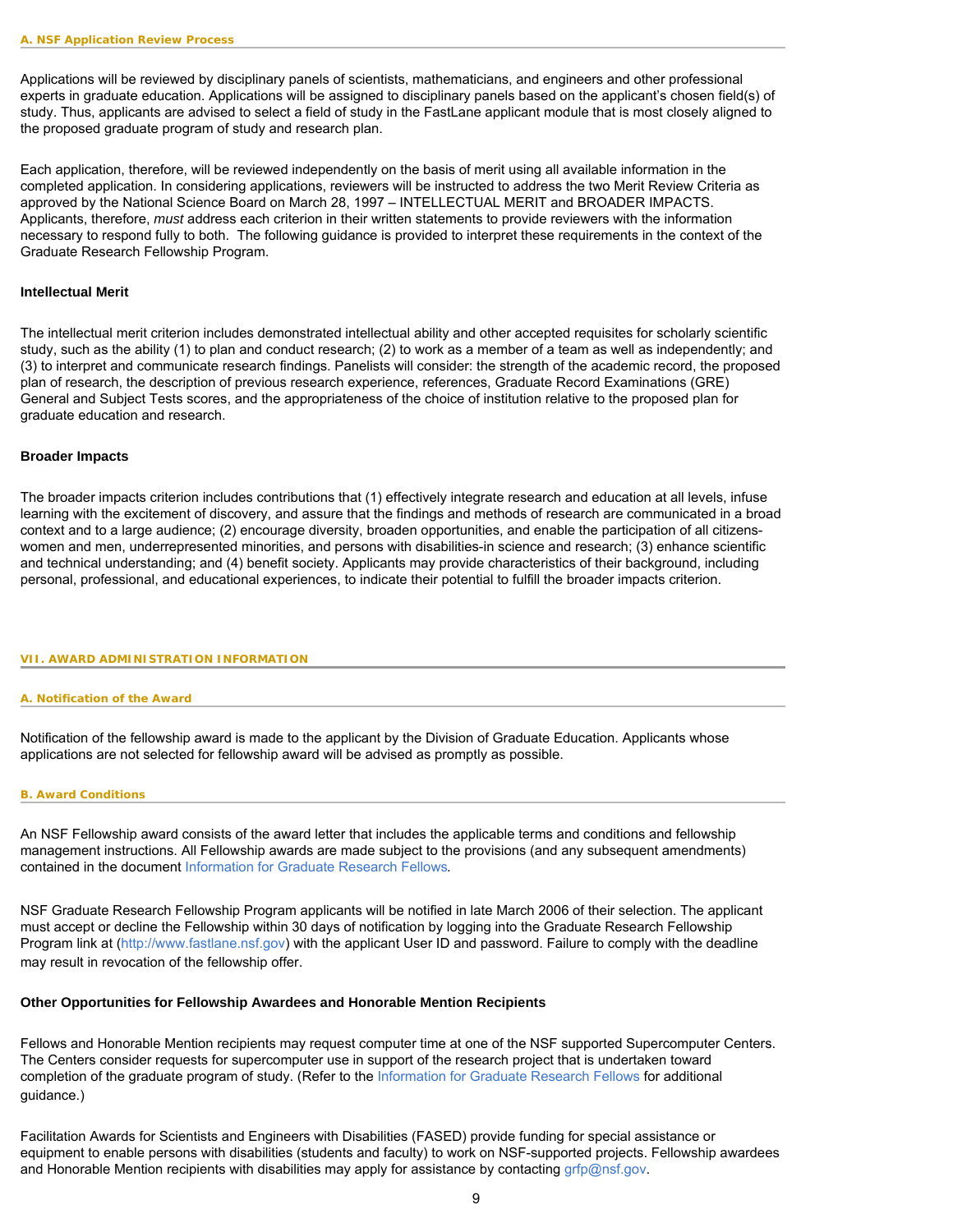#### <span id="page-9-0"></span>**Annual Activity Report**

Fellows are required to submit an Activity Report annually using NSF's FastLane electronic fellowship management and reporting system. The system permits electronic submission and updating of activity reports, including information on research accomplishments and findings, presentations, publications, teaching and research assistantships, awards and recognitions, and other scholarly accomplishments.

#### **Annual Tenure Declaration**

Fellows must declare their intent to affiliate with an institution and to utilize the fellowship for the following year annually using the NSF FastLane fellowship management and reporting system. Failure to declare intent by the deadline established violates the terms and conditions for NSF fellowship awards.

#### **Fellows Abroad**

*Starting Certificate:* Fellows Abroad must submit the Fellowship Starting Certificate to initiate stipend payments and annually thereafter. The Starting Certificate must indicate the contact information for the Science Advisor at the affiliated institution.

*ACH Vendor/Miscellaneous Payment Enrollment Form*: Fellows Abroad must submit the ACH Vendor/Miscellaneous Payment Enrollment Form (SF 3881) to the Division of Financial Management at NSF in order for the U.S. Treasury Department to transmit payment data electronically to the Fellow's U.S. bank account.

#### <span id="page-9-1"></span>**VIII. GENERAL INQUIRIES REGARDING THIS PROGRAM SOLICITATION SHOULD BE DIRECTED TO:**

● Graduate Research Fellowship Operations Center: Toll Free 866-NSF-GRFP (866-673-4737), International Phone 202-331-3542, E-mail: [help@nsfgradfellows.org](mailto:help@nsfgradfellows.org)

For questions related to the use of FastLane, contact:

• FastLane Help Desk, telephone: 1-800-873-6188, email: [fastlane@nsf.gov](mailto:fastlane@nsf.gov)

#### <span id="page-9-2"></span>**IX. OTHER PROGRAMS OF INTEREST**

The NSF *Guide to Programs* is a compilation of funding for research and education in science, mathematics, and engineering. The NSF *Guide to Programs* is available electronically at <http://www.nsf.gov/cgi-bin/getpub?gp>. General descriptions of NSF programs, research areas, and eligibility information for proposal submission are provided in each chapter.

Many NSF programs offer announcements or solicitations concerning specific proposal requirements. To obtain additional information about these requirements, contact the appropriate NSF program offices. Any changes in NSF's fiscal year programs occurring after press time for the *Guide to Programs* will be announced in the NSF [E-Bulletin,](http://www.nsf.gov/home/ebulletin) which is updated daily on the NSF Website at [http://www.nsf.gov/home/ebulletin,](http://www.nsf.gov/home/ebulletin) and in individual program announcements/solicitations. Subscribers can also sign up for NSF's [MyNSF News Service](http://www.nsf.gov/mynsf/) [\(http://www.nsf.gov/mynsf/\)](http://www.nsf.gov/mynsf/) to be notified of new funding opportunities that become available.

- International Research Fellowship Program [\(NSF 02-149\)](http://www.nsf.gov/pubsys/ods/getpub.cfm?nsf02149)
- Louis Stokes Alliances for Minority Participation (LSAMP) Program [\(NSF 05-585\)](http://www.nsf.gov/pubsys/ods/getpub.cfm?nsf05585)
- Discovery Corps Fellowships ([NSF 05-593](http://www.nsf.gov/pubsys/ods/getpub.cfm?nsf05593))
- CEDAR, GEM, and SHINE Postdoctoral Research ([NSF 04-573](http://www.nsf.gov/pubsys/ods/getpub.cfm?nsf04573))
- NSF Directors Award for Distinguished Teaching Scholars ([NSF 04-594](http://www.nsf.gov/pubsys/ods/getpub.cfm?nsf04594))
- Integrative Graduate Education and Research (IGERT) ([NSF 05-517\)](http://www.nsf.gov/pubsys/ods/getpub.cfm?nsf05517)
- Research Experiences for Undergraduates [\(NSF 04-592](http://www.nsf.gov/pubsys/ods/getpub.cfm?nsf04592))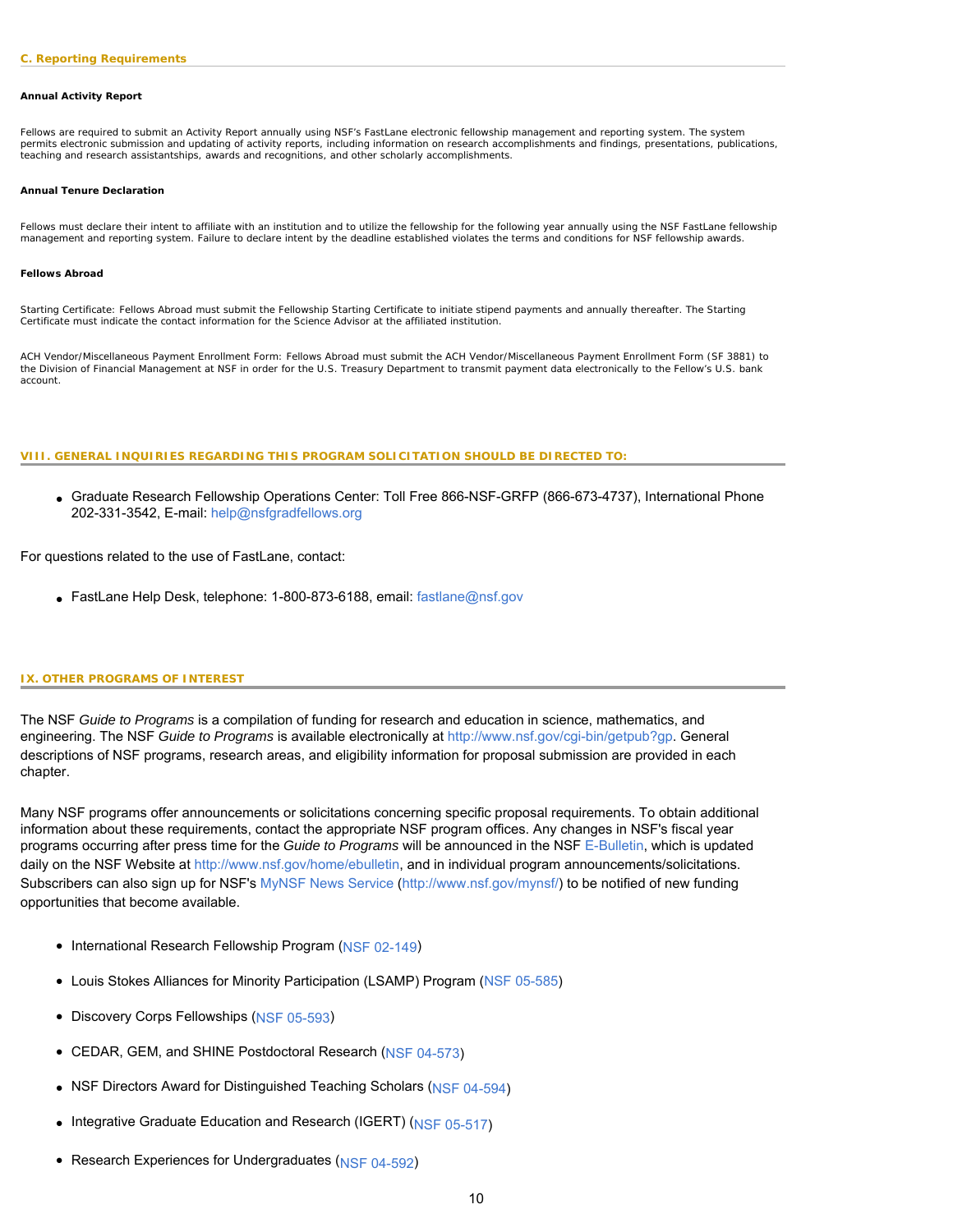- $\bullet~$  Minority Postdoctoral Research Fellowships and Supporting Activities ([NSF 00-139](http://www.nsf.gov/pubsys/ods/getpub.cfm?nsf00139))
- GK-12: NSF Graduate Teaching Fellows in K-12 Education ([NSF 05-553](http://www.nsf.gov/pubsys/ods/getpub.cfm?nsf05553))

### **ABOUT THE NATIONAL SCIENCE FOUNDATION**

The National Science Foundation (NSF) funds research and education in most fields of science and engineering. Awardees are wholly responsible for conducting their project activities and preparing the results for publication. Thus, the Foundation does not assume responsibility for such findings or their interpretation.

NSF welcomes proposals from all qualified scientists, engineers and educators. The Foundation strongly encourages women, minorities and persons with disabilities to compete fully in its programs. In accordance with Federal statutes, regulations and NSF policies, no person on grounds of race, color, age, sex, national origin or disability shall be excluded from participation in, be denied the benefits of, or be subjected to discrimination under any program or activity receiving financial assistance from NSF, although some programs may have special requirements that limit eligibility.

*Facilitation Awards for Scientists and Engineers with Disabilities* (FASED) provide funding for special assistance or equipment to enable persons with disabilities (investigators and other staff, including student research assistants) to work on NSF-supported projects. See the GPG Chapter II, Section D.2 for instructions regarding preparation of these types of proposals.

The National Science Foundation promotes and advances scientific progress in the United States by competitively awarding grants and cooperative agreements for research and education in the sciences, mathematics, and engineering.

To get the latest information about program deadlines, to download copies of NSF publications, and to access abstracts of awards, visit the NSF Website at [http://www.nsf.gov](http://www.nsf.gov/)

| • Location:                                            | 4201 Wilson Blvd. Arlington, VA 22230 |  |  |  |  |
|--------------------------------------------------------|---------------------------------------|--|--|--|--|
| • For General Information<br>(NSF Information Center): | (703) 292-5111                        |  |  |  |  |
| • TDD (for the hearing-impaired):                      | (703) 292-5090                        |  |  |  |  |
| • To Order Publications or Forms:                      |                                       |  |  |  |  |
| Send an e-mail to:                                     | pubs@nsf.gov                          |  |  |  |  |
| or telephone:                                          | (703) 292-7827                        |  |  |  |  |
| • To Locate NSF Employees:                             | (703) 292-5111                        |  |  |  |  |
|                                                        |                                       |  |  |  |  |

## **PRIVACY ACT AND PUBLIC BURDEN STATEMENTS**

The information requested on proposal forms and project reports is solicited under the authority of the National Science Foundation Act of 1950, as amended. The information on proposal forms will be used in connection with the selection of qualified proposals; project reports submitted by awardees will be used for program evaluation and reporting within the Executive Branch and to Congress. The information requested may be disclosed to qualified reviewers and staff assistants as part of the proposal review process; to applicant institutions/grantees to provide or obtain data regarding the proposal review process, award decisions, or the administration of awards; to government contractors, experts, volunteers and researchers and educators as necessary to complete assigned work; to other government agencies needing information as part of the review process or in order to coordinate programs; and to another Federal agency, court or party in a court or Federal administrative proceeding if the government is a party. Information about Principal Investigators may be added to the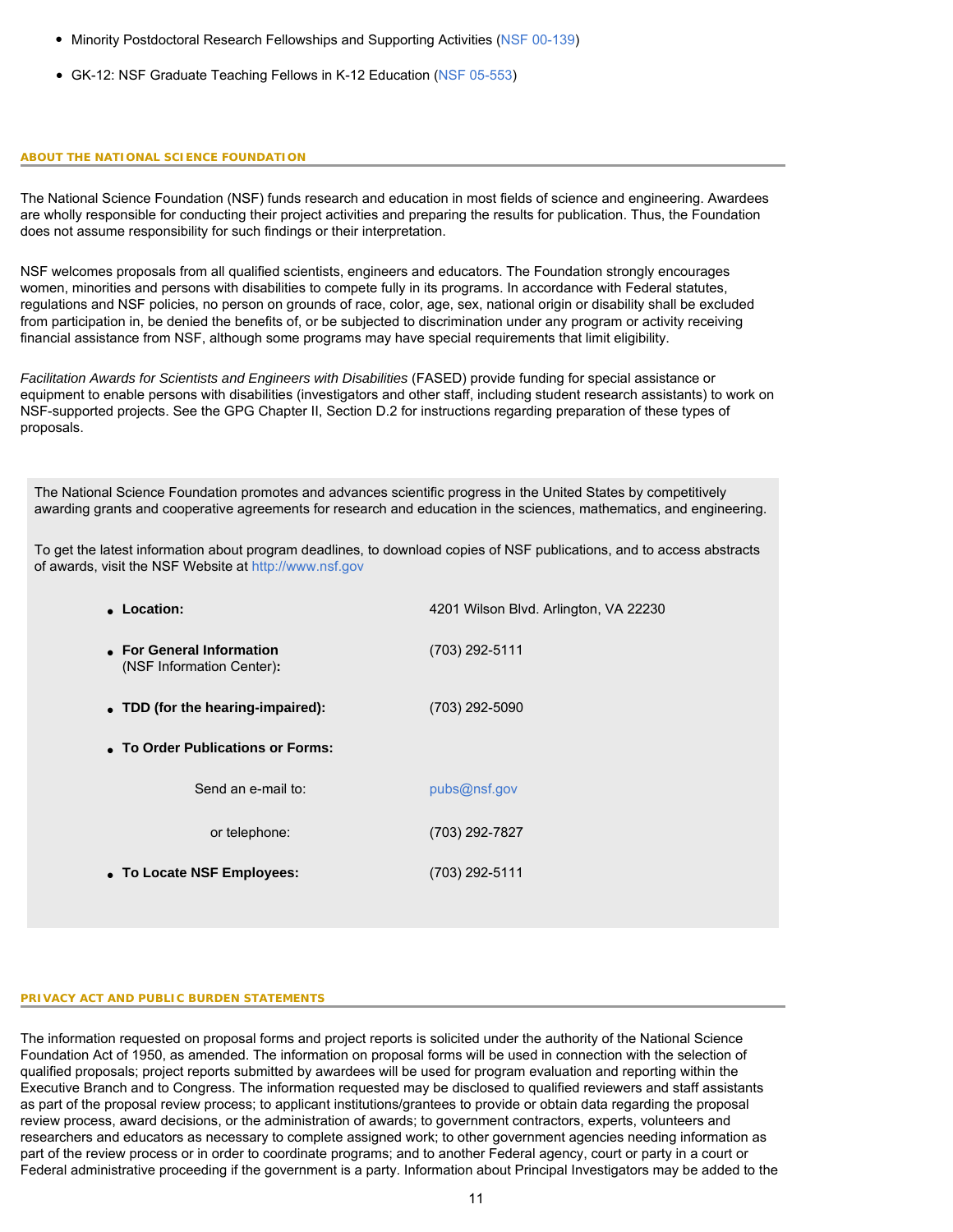Reviewer file and used to select potential candidates to serve as peer reviewers or advisory committee members. See Systems of Records, NSF-50, "Principal Investigator/Proposal File and Associated Records," 63 Federal Register 267 (January 5, 1998), and NSF-51, "Reviewer/Proposal File and Associated Records," 63 Federal Register 268 (January 5, 1998). Submission of the information is voluntary. Failure to provide full and complete information, however, may reduce the possibility of receiving an award.

An agency may not conduct or sponsor, and a person is not required to respond to an information collection unless it displays a valid OMB control number. The OMB control number for this collection is 3145-0058. Public reporting burden for this collection of information is estimated to average 120 hours per response, including the time for reviewing instructions. Send comments regarding this burden estimate and any other aspect of this collection of information, including suggestions for reducing this burden, to: Suzanne Plimpton, Reports Clearance Officer, Division of Administrative Services, National Science Foundation, Arlington, VA 22230.

OMB control number: 3145-0058.

# **NATIONAL SCIENCE FOUNDATION GRADUATE RESEARCH FELLOWSHIPS**

## **NSF-Supported Fields of Study**

## <span id="page-11-0"></span>**CHEMISTRY**

5230 Analytical 5250 Bio-inorganic 5240 Bio-organic 5260 Biophysical 9994 Environmental 5290 Inorganic 5330 Organic 5350 Physical 5331 Polymer 5370 Theoretical 5399 Chemistry, other (specify)

# **COMPUTER AND INFORMATION SCIENCE AND ENGINEERING (CISE)**

7240 Artificial Intelligence (including Robotics and Expert Systems) 7210 Computer Science - Languages and Systems 7200 Computer Science - Theory 7270 Computer Systems Design (including Signal Processing) 7230 Database Systems 7261 Graphics 7260 Human Computer Interaction 7250 Information Technology and Organizations 7290 Networks and Communications 7280 Scientific Computing and Informatics 7220 Software Engineering – Operating Systems and Middleware 0019 Software Engineering – Computer Architecture and Grids 0020 Software Engineering – Information Security and Assurance 7299 CISE, other (specify)

# **ENGINEERING**

6210 Aeronautical and Aerospace 6240 Agricultural 6250 Bioengineering and Biomedical 6330 Chemical Engineering 6350 Civil Engineering 6388 Computer Engineering 6390 Electrical and Electronic 6741 Energy 6470 Engineering Mechanics 6532 Engineering Science 9996 Environmental 6580 Industrial Engineering 6476 Materials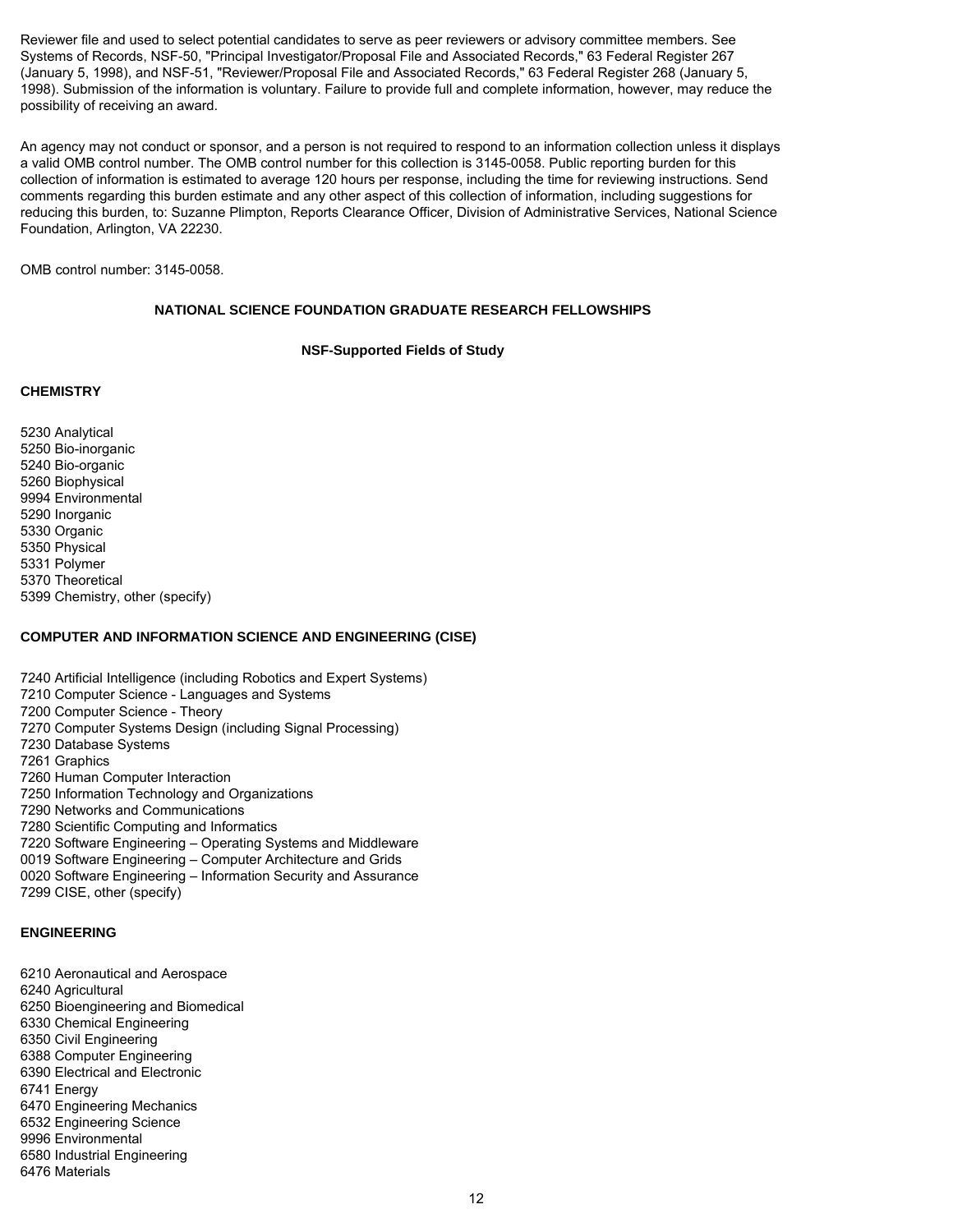6620 Mechanical Engineering 6660 Metallurgical 6740 Nuclear 6245 Ocean 6716 Petroleum 6480 Polymer 6585 Systems Engineering 6799 Engineering, other (specify)

## **GEOSCIENCES**

5710 Aeronomy 5720 Atmospheric Chemistry 5750 Chemical Oceanography 5770 Climate Dynamics 5740 Geochemistry 5780 Geology 5800 Geophysics 5810 Hydrologic Sciences 5820 Large-scale Dynamics Meteorology 5830 Magnetospheric Physics 5840 Marine Geology and Geophysics 5850 Mesoscale Dynamic Meteorology 5870 Paleoclimate 5860 Paleontology 5880 Physical Meteorology 7799 Physical Oceanography 5890 Solar - Terrestrial 5889 Geosciences, other (specify)

# **LIFE SCIENCES**

0399 Agriculture 0140 Agronomy 4510 Anatomy 4530 Animal Behavior 4531 Animal Science 0999 Biochemistry 1870 Biological Oceanography 1899 Biology 1299 Biophysics 1599 Botany (including Plant Physiology) 1820 Cell Biology 1860 Computational Biology 1840 Developmental Biology 1830 Ecology 4570 Entomology 9992 Environmental Sciences 1850 Evolutionary Biology 4590 Fish and Wildlife 0250 Forestry 2499 Genetics 0300 Horticulture 3293 Immunology 1874 Marine Biology 3299 Microbiology 1880 Molecular Biology 1829 Neurosciences 1890 Nutrition 2970 Pharmacology 3899 Physiology 1545 Plant Pathology 4540 Soil Science 1822 Structural Biology 3290 Virology 4699 Zoology 2299 Life Sciences, other (specify)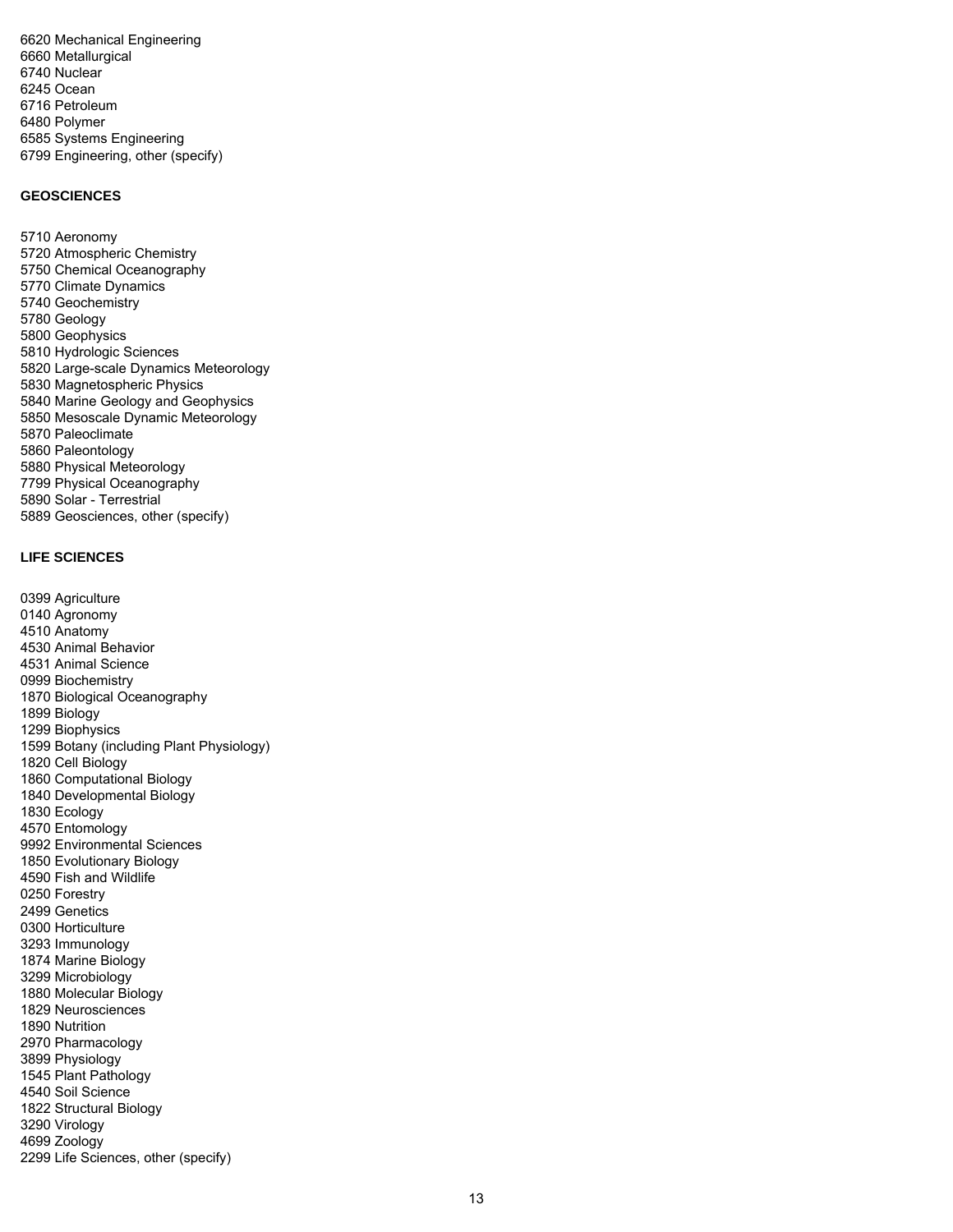## **MATHEMATICAL SCIENCES**

7010 Algebra or Number Theory 7030 Analysis 7050 Applied Mathematics (including Biometrics and Biostatistics) 7110 Geometry 7130 Logic or Foundations of Mathematics 7140 Operations Research 7150 Probability and Statistics 7170 Topology 7199 Mathematics, other (specify)

# **PHYSICS AND ASTRONOMY**

4999 Astronomy 4930 Astrophysics 8040 Atomic and Molecular 8050 Condensed Matter Physics 8160 Nuclear 8180 Optics 8110 Particle Physics 8200 Physics of Fluids 8210 Plasma 8220 Solid State 8260 Theoretical Physics 8299 Physics, other (specify)

# **PSYCHOLOGY**

4125 Cognitive 4120 Cognitive Neuroscience 0001 Computational Psychology 4130 Developmental 4150 Experimental or Comparative 4189 Industrial/Organizational 4155 Neuropsychology 4165 Perception and Psychophysics 4170 Personality and Individual Differences 0020 Psycholinguistics 4158 Physiological 4162 Quantitative 4190 Social 4199 Psychology, other (specify)

# **SOCIAL SCIENCES**

0693 Biological Anthropology 0695 Cultural Anthropology 0694 Linguistic Anthropology 0696 Medical Anthropology 0697 Physical Anthropology 0610 Archaeology 0008 Cleometric History 0007 Communications 0003 Decision Making 9818 Demography 0006 Econometrics 8599 Economics (except Business Administration) 8799 Geography 9099 History of Science 9499 International Relations 0005 Law and Social Science 9299 Linguistics 9098 Philosophy of Science 9399 Political Science 9799 Public Policy 0004 Risk Analysis